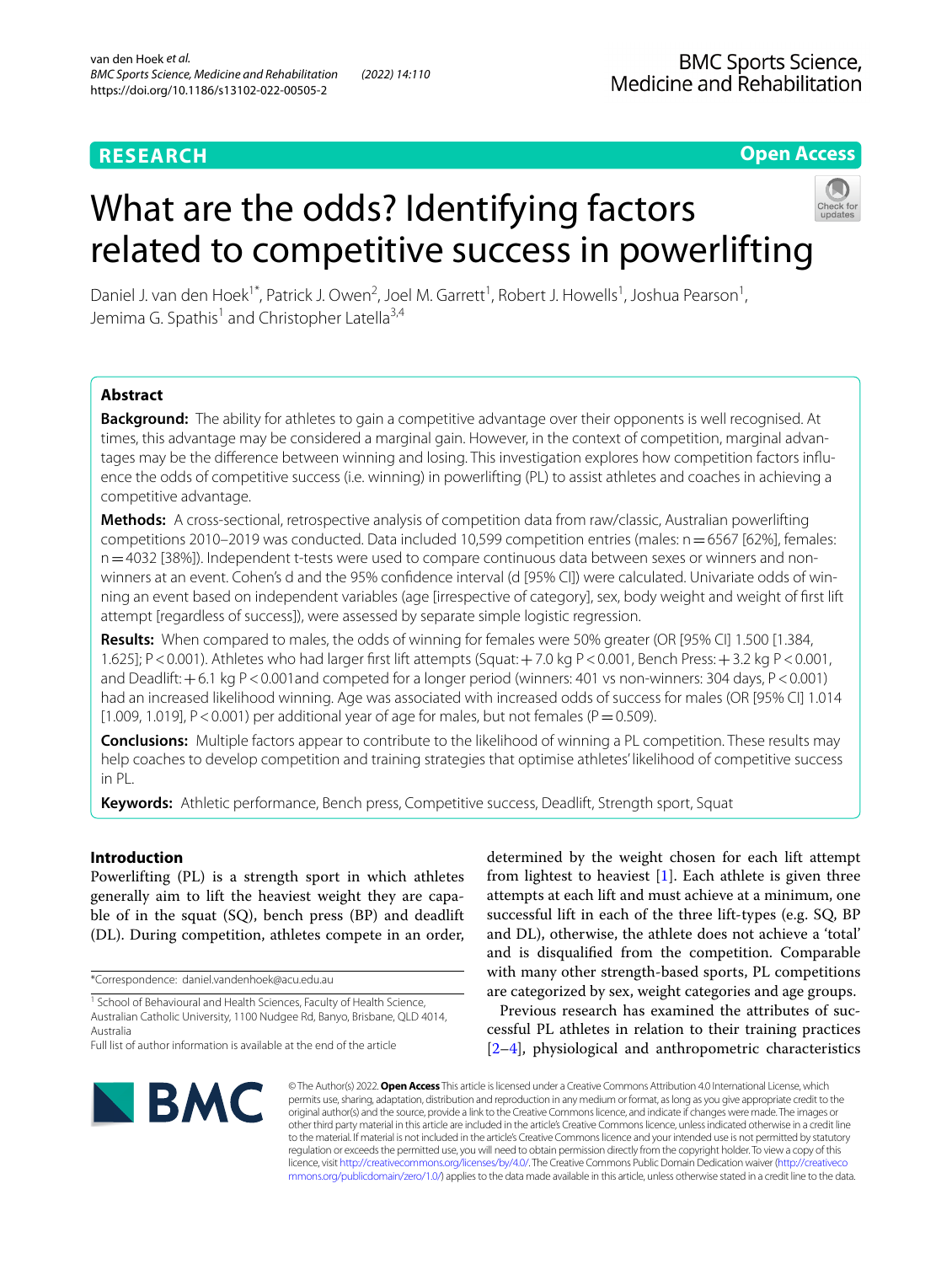$[5-7]$  $[5-7]$  and recently, the temporality of competition  $[8]$  $[8]$ . Whilst it is apparent that strength gains and the expression of maximal strength can be manipulated through favourable physiologic and/or training variables [[6,](#page-10-6) [8,](#page-10-5) [9](#page-10-7)], limited studies explore strength expression and factors predicting success during competition [[10–](#page-10-8)[12\]](#page-10-9). Understanding these variables is important, as with many sports, tactical decisions, and strategy in the lead up to, and during competition can assist in developing a competitive advantage that is not always measurable via more traditional anatomical and physiological assessment protocols. Thus, emerging research within the PL community has begun to analyse competition data to predict, strategize and enhance the performance of athletes on the day of the contest  $[8-11, 13, 14]$  $[8-11, 13, 14]$  $[8-11, 13, 14]$  $[8-11, 13, 14]$  $[8-11, 13, 14]$  $[8-11, 13, 14]$ , but further investigation is required to appropriately report and inform competitive practice of PL athletes and coaches.

Typically, elite PL athletes achieve a higher number of successful attempts for each of the three lifts than their novice counterparts [[10](#page-10-8)]. For example, during the 2012 Oceania and 2013 Classic World Championships the successful completion of the frst attempt for each of the SQ, BP and DL was greater for those who placed in the top three of their respective weight class and discipline (i.e. SQ, BP or DL) compared to those who did not place [\[15](#page-10-13)]. Moreover, 57% of medal fnishers at the world-level successfully completed eight out of nine lifts during competition [[15\]](#page-10-13). However, another study by Coker et al. [[10](#page-10-8)] reported that a successful frst attempt for the SQ, BP or DL did not result in greater odds of achieving a successful third attempt for these lifts, or a successful SQ or DL in the subsequent attempt. The relationship between successful opening attempts and overall competition outcome have not been well explored. Limited information has also been presented regarding the weight of each attempt, and evidence regarding subsequent competition outcomes is scarce. For example, although Travis et al. [[11\]](#page-10-10) explored the opening attempt weight selections of elite raw powerlifters in the International Powerlifting Federation (IPF), this investigation included only athletes who completed nine successful lift attempts but did not distinguish fnishing positions within the competition. Collectively, the current literature does not appear to identify winning weight attempts for each of the three lifts, nor does it attempt to describe the competition day factors which correlate with competitive success.

The aims of this retrospective cross-sectional investigation were to 1. determine diferences in weights achieved by winning and non-winning raw powerlifting athletes, and 2. explore how age, sex, body weight, time competing and relative opening attempt weight (SQ, BP and DL) infuence the likelihood of successful competition performance (i.e. winning). We hypothesised that opening attempts of winners (relative and absolute weight) for each lift would be greater than those who lost. Additionally, we hypothesised that winners would have competed for a signifcantly longer period, and that age (across the total sample), and body weight (within classes) would not signifcantly difer between those who won and those who lost. Identifcation and exploration of modifable competition factors (i.e., attempt weight selection, and increase in weight between attempts) may help coaches to develop better strategies and make informed tactical decisions related to the athlete or competition in an attempt to increase the odds of competitive success. The efects of non-modifable factors on competitive success may also guide coaches in prioritising their selection and programming of athletes seeking competitive success.

## **Methods**

Powerlifting competition records were collated from November 28th, 2010–August 11th, 2019. Data were extracted from publicly available databases; Powerlifting Australia ([www.powerliftingaustralia.com/results](http://www.powerliftingaustralia.com/results)) and Open Powerlifting ([www.openpowerlifting.org](http://www.openpowerlifting.org)). Given the retrospective design and public nature of the competition results, an ethics waiver was granted by the Human Research Ethics Committee. All methods were carried out in accordance with relevant guidelines and regulations.

#### **Participants**

Data were collated from male and female competitors registered and competing in raw competitions with Powerlifting Australia during 2010–2019. All individuals/ parents/guardians provided informed consent to the use of competition data at the time of registration of membership with Powerlifting Australia. Within the available dataset of 11,816 competition entries, age was unavailable for 1198 competitors and frst lift weight from the SQ, BP or DL was unavailable for 89 competitors and thus, these data were omitted from analysis. Consequently, 10,599 competition entries (males:  $n=6567$  [62%], females: n=4032 [38%]) across 353 competition meets were included in all analyses.

#### **Procedures**

To be included within the analysis, athletes must have competed at least once from 2010 to 2019 at a 'classic' Powerlifting Australia sanctioned event. Notably, Powerlifting Australia changed afliation from the International Powerlifting Federation (IPF) to World Powerlifting (WP) in late 2017. As each organisation has slightly different weight classes, these have all been reported independently. Lift attempts for each of the three competitive lifts along with 'total' competition scores and category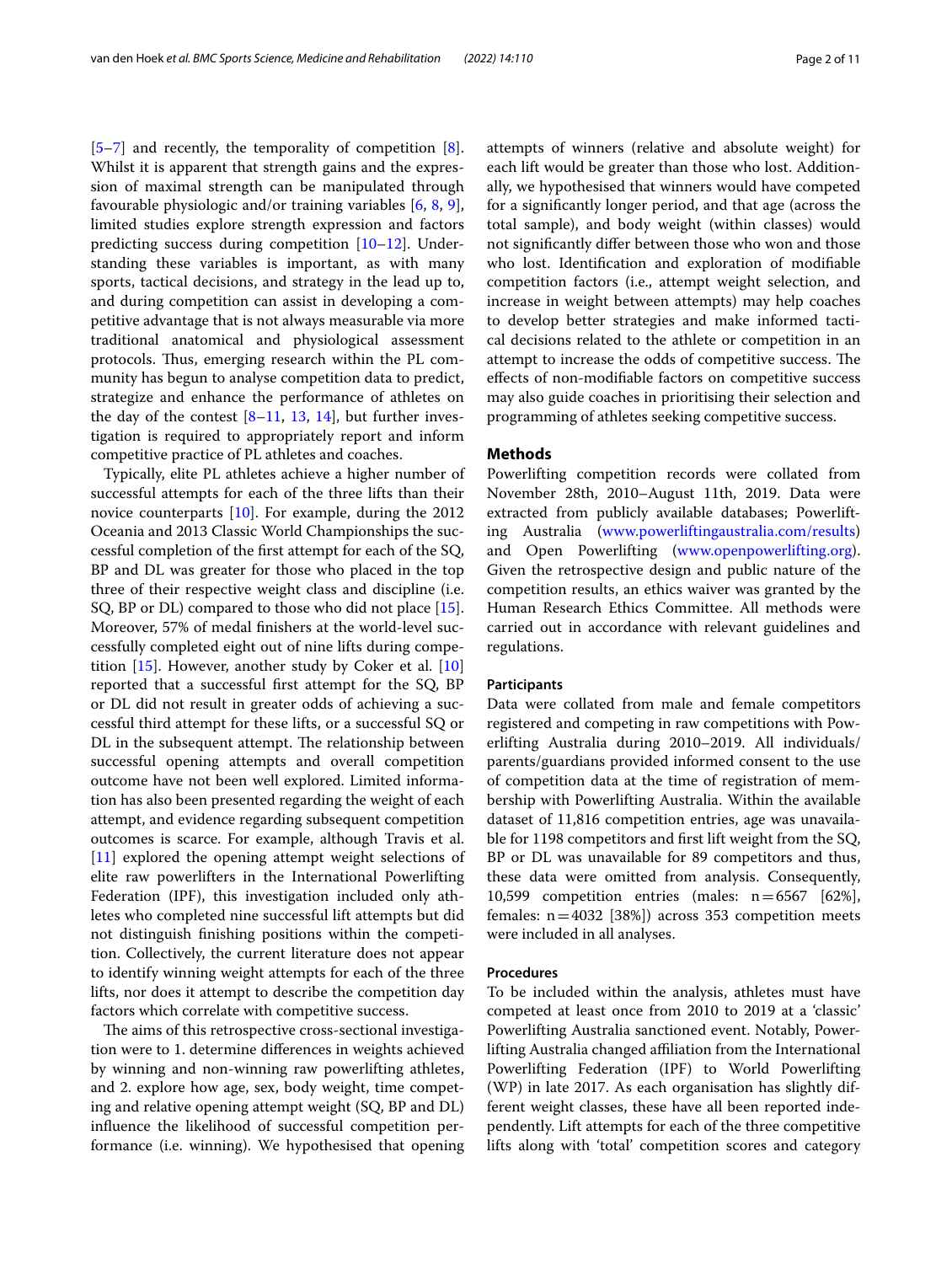(i.e. age, weight class and sex) and competition result (i.e. competitive placing) for each competitor were extracted from official competition results. 'Total' score is the cumulative score of the best successful lift in kilograms from all three disciplines: SQ, BP and DL at each competition. In addition, database errors were removed by manually screening and determination of outliers. Winners were identifed as those who placed frst in their given age and weight class at a given meet. Non-winners were those who fnished in second place or lower at these meets. These data do not include results from single lift or equipped events. Each competition had one entrant who won, yet entrants per competition (and number of those who did not win) varied (maximum: 21 entrants, mean [SD]: 9 [7] entrants, median [inter-quartile range]: 12 [14] entrants). Some athletes (i.e. those who competed more than once within the data capture period) are included multiple times within the dataset. The authors acknowledge that this was a violation of the independence assumption within these analyses. We report the percentage of competitors achieving their maximum successful attempt at attempt three for each of the SQ, BP and DL. Additionally, athlete age at time of competition was calculated from reported date of birth and competition date within the data set. Length of time competing for athletes was calculated as the time (in days) from each individual athlete's frst competition to their last within the dataset. Weight of the frst lift attempt was considered as both absolute (kg) and relative to entrant body weight (weight of lift in kg divided by body weight).

#### **Statistical analysis**

All analyses were conducted using Stata statistical software version 16 (College Station TX, USA). Independent t tests were used to compare total sample continuous data (age, length of time competing, number of competitions participated, body weight, weight of frst lift attempt [regardless of success]) between sexes (male/ female) or winning an event (yes/no). Cohen's *d* and the lower and upper 95% confdence interval (*d* [95% CI]) were calculated and interpreted as: *d* ≤ 0.2 = small effect; *d* 0.2≥0.5=medium effect; *d* ≥ 0.8=large effect [\[16](#page-10-14)]. Univariate odds of winning an event (i.e. OR) based on independent variables (age [irrespective of category], sex, body weight and weight of frst lift attempt [regardless of success]) were assessed by separate simple logistic regression and expressed as a ratio or percentage. An alpha level of 0.05 was adopted for all statistical tests. No adjustment was made for multiple comparisons [[17\]](#page-10-15).

#### **Results**

Athlete demographics for all competition entries are shown in Table [1](#page-2-0). In the total sample, when compared to males, females were 3 years older  $(P<0.001, d=0.31)$ [0.27, 0.35]) and had 25% (20.0 kg) lower body weight (P<0.001, *d*=1.15 [1.11,−1.19]). When compared to those who lost, those who won were 1 year older  $(P<0.001, d=0.12$  [0.08, 0.16]). Those who won had also been competing for a longer duration of time than those who lost: total sample  $(401 \text{ vs. } 304 \text{ days}, \text{P} < 0.001,$ *d*=0.19 [0.15, 0.23]), females (369 vs. 278 days, P<0.001, *d*=0.19 [0.12, 0.25]), males (427 vs. 318 days, P<0.001,  $d=0.21$  [0.16, 0.26]). Similarly, those who won had participated in more competitions. This was true for the total sample  $(3.40 \text{ vs. } 2.75 \text{ competitions, } P < 0.001,$ *d*=0.23 [0.19, 0.27]), males (3.41 vs. 2.79 competitions, P<0.001, *d*=0.23 [0.18, 0.28]) and females (3.38 vs. 2.67 competition, P<0.001, *d*=0.25 [0.19, 0.31]).

The average, maximum, successful lift for the  $SQ$ , BP and DL in each weight class (IPF and WP classifcations) is displayed in Table [2.](#page-3-0) For females, the average, maximum, successful attempt weight for the SQ (*d*=0.46 [0.39, 0.52]), BP (*d*=0.45 [0.39, 0.51]) and DL  $(d=0.48$  [0.41, 0.54]) were greater than for those who lost (P<0.001). The same was true for males (SQ  $d=0.43$ ) [0.38, 0.48]; BP *d*=0.43 [0.38, 0.48]; DL *d*=0.46 [0.41, 0.51]  $P < 0.001$ ), however, this trend was not seen for all weight classes (see Table [2](#page-3-0)).

For all competitors (i.e. females and males combined across all weight classes), the odds of winning were 1.1% greater (OR [95% CI] 1.011 [1.008, 1.015], P<0.001; for each additional year of age. Moreover, the odds of

<span id="page-2-0"></span>**Table 1** Demographics of all male and female competition entries who won and lost. Data are mean (standard deviation)

| Variable                        | Male ( $n = 6,567$ )  | Female ( $n = 4.032$ ) | Win $(n=4,199)$        | Lose ( $n = 6,400$ ) |
|---------------------------------|-----------------------|------------------------|------------------------|----------------------|
| Age, year                       | $28(10)^+$            | 31(11)                 | 30 $(11)^*$            | 29(11)               |
| Body weight, kg                 | $89.5(18.3)^*$        | 69.5 (15.7)            | 81.7(22.6)             | 82.0 (17.8)          |
| Age $\geq$ 40 year <sup>#</sup> | 725[11%] <sup>‡</sup> | 784 [19%]              | 642 [15%]              | 867 [14%]            |
| Time competing, days            | $357(511)^{\ddagger}$ | 318 (489)              | 401 $(528)^{\ddagger}$ | 304 (483)            |
| Average competitions, n         | 3.0(2.9)              | 3.0(2.8)               | $3.4(3.3)^+$           | 2.8(2.5)             |

\* *P*<0.05; † *P*<0.01; ‡ P<0.001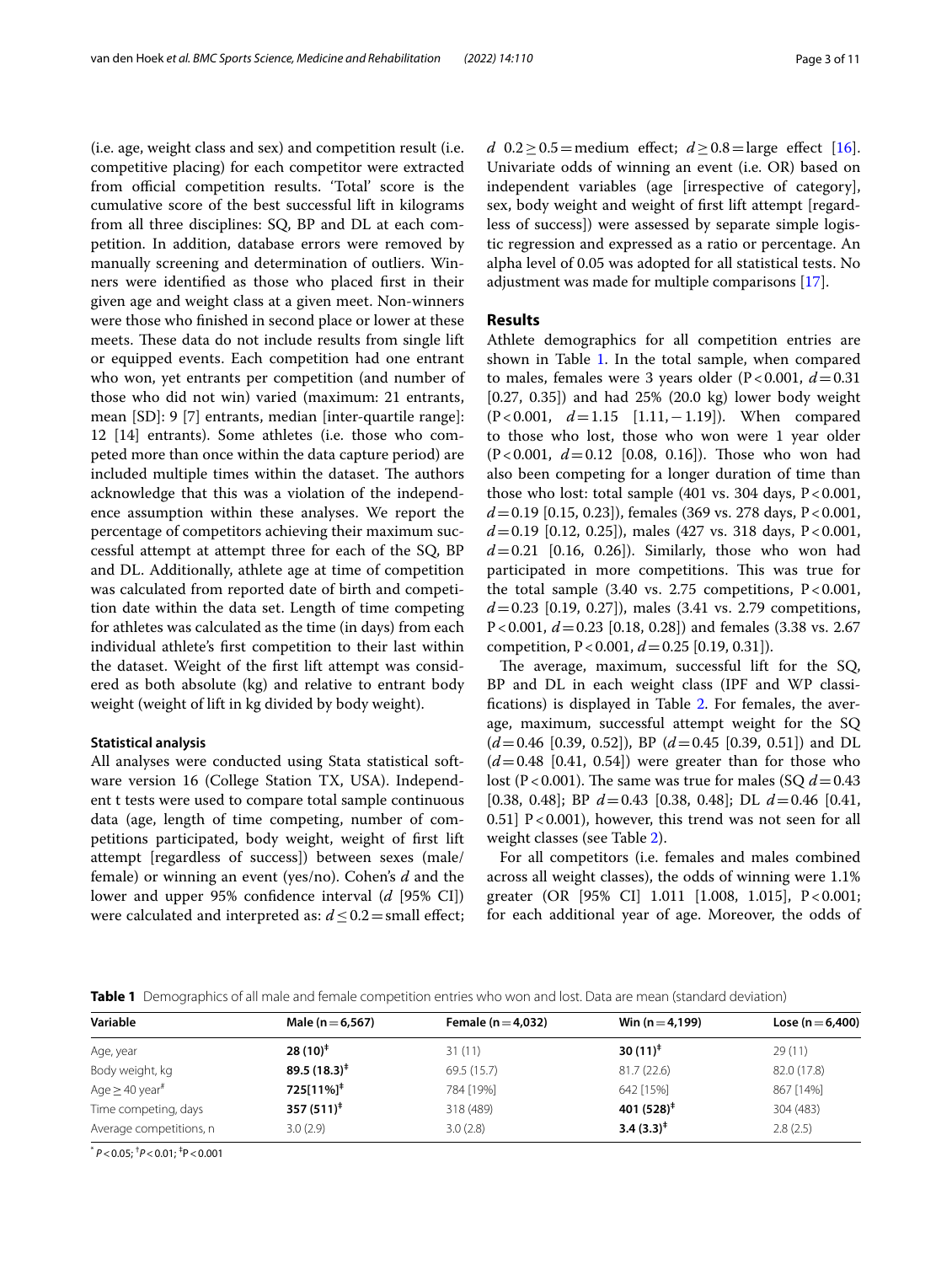| <b>Weight class</b>                         | Squat                       |                | <b>Bench press</b>           |                | <b>Deadlift</b>             |                |
|---------------------------------------------|-----------------------------|----------------|------------------------------|----------------|-----------------------------|----------------|
|                                             | Won                         | Lost           | Won                          | Lost           | Won                         | Lost           |
| Female                                      | $117.45(27.28)^{\ddagger}$  | 106.01 (22.81) | 65.31 $(14.72)^{\ddagger}$   | 59.18 (12.70)  | $141.88(25.98)^{\ddagger}$  | 130.20 (23.11) |
| $47 kg^$                                    | 87.22 (19.02)               | 78.10 (16.24)  | 51.02 (11.61)                | 48.93 (13.15)  | 113.32 (16.28)*             | 102.13 (20.44) |
| 48 kg <sup>#</sup>                          | 98.78 (21.87)               | 98.38 (12.32)  | 58.72 (11.81)                | 56.75 (10.91)  | 125.31 (23.36)              | 122.38 (15.28) |
| $52 kg^$                                    | 100.23 (20.44) <sup>‡</sup> | 91.68 (16.95)  | 56.62 $(11.81)$ <sup>†</sup> | 52.07 (9.67)   | $123.94(21.70)^{\dagger}$   | 115.40 (19.76) |
| 53 kg <sup>#</sup>                          | 99.51 (16.47)               | 95.75 (17.46)  | 55.01 (10.73)                | 52.15 (9.99)   | 124.14 (18.95)              | 123.52 (21.64) |
| 57 kg <sup>^</sup>                          | 105.51 (20.86)              | 96.12 (20.51)  | $61.52(12.53)^{\ddagger}$    | 55.16 (11.85)  | $132.31(21.62)^{\ddagger}$  | 122.00 (23.32) |
| 58 kg <sup>#</sup>                          | $108.12(18.91)^+$           | 99.19 (13.76)  | 61.08 (13.35)*               | 56.44 (10.04)  | $136.93(20.44)^{\dagger}$   | 126.37 (17.36) |
| $63 kg^$                                    | $113.10(22.61)^*$           | 101.69 (19.53) | 63.84 $(13.41)^{\ddagger}$   | 56.84 (11.20)  | $140.09(24.31)^{\ddagger}$  | 126.54 (20.58) |
| 64 kg <sup>#</sup>                          | 120.84 (25.37) <sup>#</sup> | 108.00 (21.68) | 65.96 (13.64) <sup>‡</sup>   | 58.59 (11.59)  | $146.97(27.03)^{\ddagger}$  | 130.65 (24.04) |
| 72 kg <sup>#^</sup>                         | 122.91 (23.12) <sup>‡</sup> | 108.27 (21.58) | 66.70 (12.69) <sup>‡</sup>   | 59.40 (11.89)  | 148.37 (24.34) <sup>‡</sup> | 132.05 (22.29) |
| 84 kg <sup>#^</sup>                         | 126.28 (24.49) <sup>#</sup> | 111.20 (25.03) | 69.68 (14.89) <sup>‡</sup>   | 62.59 (14.06)  | 149.49 (23.50) <sup>‡</sup> | 135.30 (23.53) |
| 84 $kg+$                                    | 133.46 (32.96) <sup>‡</sup> | 117.64 (25.54) | 72.49 (15.92) <sup>‡</sup>   | 66.96 (13.88)  | $154.35(27.75)^{\ddagger}$  | 140.81 (22.89) |
| 100 kg <sup>#</sup>                         | 133.79 (29.12)*             | 119.44 (27.00) | $75.39(16.48)^{\dagger}$     | 64.54 (13.70)  | 153.00 (24.08)              | 142.69 (27.52) |
| $100 kg+$ #                                 | 138.77 (37.43)              | 127.60 (17.89) | 74.55 (15.15)                | 71.53 (5.19)   | 145.00 (20.74)              | 139.63 (12.81) |
| Male                                        | 202.47 (48.84) <sup>‡</sup> | 184.34 (37.92) | $133.04(31.73)^{\ddagger}$   | 120.89 (25.91) | $235.15(44.52)^{\ddagger}$  | 217.08 (36.44) |
| 59 kg <sup>^</sup>                          | 137.81 (34.88)              | 144.37 (44.43) | 91.28 (19.08)                | 88.56 (15.73)  | 170.49 (32.04)              | 167.62 (35.31) |
| 62 kg <sup>#</sup>                          | 114.80 (38.63)*             | 181.00 (83.44) | 79.85 (28.03)                | 100.13 (25.30) | 156.60 (42.00)              | 179.00 (35.68) |
| 66 kg <sup>^</sup>                          | 155.79 (32.04)              | 151.14 (27.73) | 100.30 (20.22)               | 96.81 (20.16)  | 191.15 (34.19)*             | 183.04 (28.11) |
| 69 kg <sup>#</sup>                          | 155.70 (36.21)              | 157.28 (32.27) | 98.47 (18.34)                | 98.88 (20.43)  | 191.00 (38.85)              | 190.08 (28.86) |
| 74 kg <sup>^</sup>                          | 182.10 (34.19) <sup>#</sup> | 166.32 (32.19) | 119.40 $(23.74)^{\ddagger}$  | 107.37 (21.99) | $217.88(34.30)^{\ddagger}$  | 200.20 (31.23) |
| 77 kg <sup>#</sup>                          | 180.25 (39.58)              | 169.54 (38.38) | 117.77 (24.53)*              | 110.07 (23.88) | 214.87 (38.75)*             | 201.71 (37.07) |
| 83 kg $^{\wedge}$                           | 200.55 (34.08) <sup>‡</sup> | 174.41 (30.19) | $129.92(21.13)^{\ddagger}$   | 113.93 (20.26) | 235.05 (34.73) <sup>‡</sup> | 208.84 (31.75) |
| 85 kg <sup>#</sup>                          | 191.02 (38.41)*             | 178.58 (30.02) | 125.34 (28.49)               | 118.54 (20.79) | $224.36(33.38)^{\dagger}$   | 210.50 (31.07) |
| 93 kg <sup>^</sup>                          | $212.76(33.23)^{\ddagger}$  | 189.26 (30.51) | $141.15(22.41)^{\ddagger}$   | 124.09 (20.42) | $248.94(32.45)^{\ddagger}$  | 223.40 (31.71) |
| 94 kg <sup>#</sup>                          | $215.80(34.14)^{\ddagger}$  | 190.76 (31.87) | $141.50(22.75)^{\ddagger}$   | 124.49 (21.16) | 249.99 (32.78) <sup>‡</sup> | 223.04 (32.22) |
| 105 kg <sup>#^</sup>                        | 219.27 (34.86) <sup>‡</sup> | 199.00 (35.06) | 147.97 (26.14) <sup>‡</sup>  | 132.37 (24.68) | 255.16 (34.47) <sup>‡</sup> | 231.37 (34.65) |
| $120\ \mathrm{kg}^{\mathrm{\#}}{}^{\wedge}$ | 227.71 (41.68) <sup>‡</sup> | 201.45 (39.52) | 148.97 (27.01) <sup>‡</sup>  | 133.85 (26.62) | 256.48 (37.60) <sup>‡</sup> | 233.19 (34.60) |
| $120 kg+^{\#0}$                             | 251.24 (68.63)              | 238.70 (60.57) | 161.95 (37.55)               | 160.43 (37.77) | 263.97 (48.92)              | 256.37 (46.67) |

<span id="page-3-0"></span>**Table 2** Average absolute (kg) maximum successful lift of those who won and lost in IPF and WP sanctioned competitions

Data are mean (standard deviation). \* P<0.05, <sup>†</sup>P<0.01, <sup>‡</sup>P<0.001 when compared to lost. <sup>#</sup> World Powerlifting (WP), ^ International Powerlifting Federation (IPF)

winning were 1.4% greater (OR [95% CI] 1.014 [1.009, 1.019],  $P < 0.001$ ) per additional year of age for males, but not females ( $P=0.509$ ; Fig. [1](#page-4-0)). When compared to males, the odds of winning for females were 50% greater (OR [95% CI] 1.500 [1.384, 1.625]; P<0.001). When comparing male athletes across all weight classes, the odds of winning were 0.7% greater (OR [95% CI] 1.007 [1.004, 1.009], P<0.001; (Fig. [2\)](#page-4-1) per kilogram of additional body weight, but this efect was not observed for females (P=0.180), or across the total sample (P=0.403) (Table [3](#page-5-0)).

Relative and absolute frst SQ weight (regardless of success) for each weight division (IPF and WP clas-sifications) is shown in Table [4](#page-6-0). Irrespective of weight class, absolute frst SQ attempt weight of females who won was 10.5 kg greater (P<0.001, *d*=0.44 [0.38, 0.50]) than those who lost, and each additional kilogram was associated to a 1.9% (OR [95% CI] 1.019 [1.016, 1.021], P<0.001) increased odds of winning. In males who won, compared to those who lost, frst SQ attempt weight was 16.8 kg greater (P<0.001, *d*=0.41 [0.36, 0.46]) and each additional kilogram corresponded to a 1.0% (OR [95% CI] 1.010 [1.009, 1.012], P<0.001) greater odds of winning. Relative SQ attempt weight difered between winners and non-winners in eight out of thirteen weight classes for females and six out of thirteen weight classes for males. In the total sample, 67.25% of athletes who won achieved their maximum successful SQ at attempt three compared to 63.39% of non-winners (OR [95% CI; 1.19 [1.09, 1.29] p<0.001) resulted in a signifcantly improved OR for winning an event. For female winners compared to nonwinners (67.95% vs 62.76% (1.26 [1.10, 1.43]  $p < 0.01$ ) and for male winners compared to non-winners (66.71% vs 63.72% (1.14 [1.03, 1.27]  $p < 0.05$ ) these success rates also resulted in signifcantly improved OR for winning an event.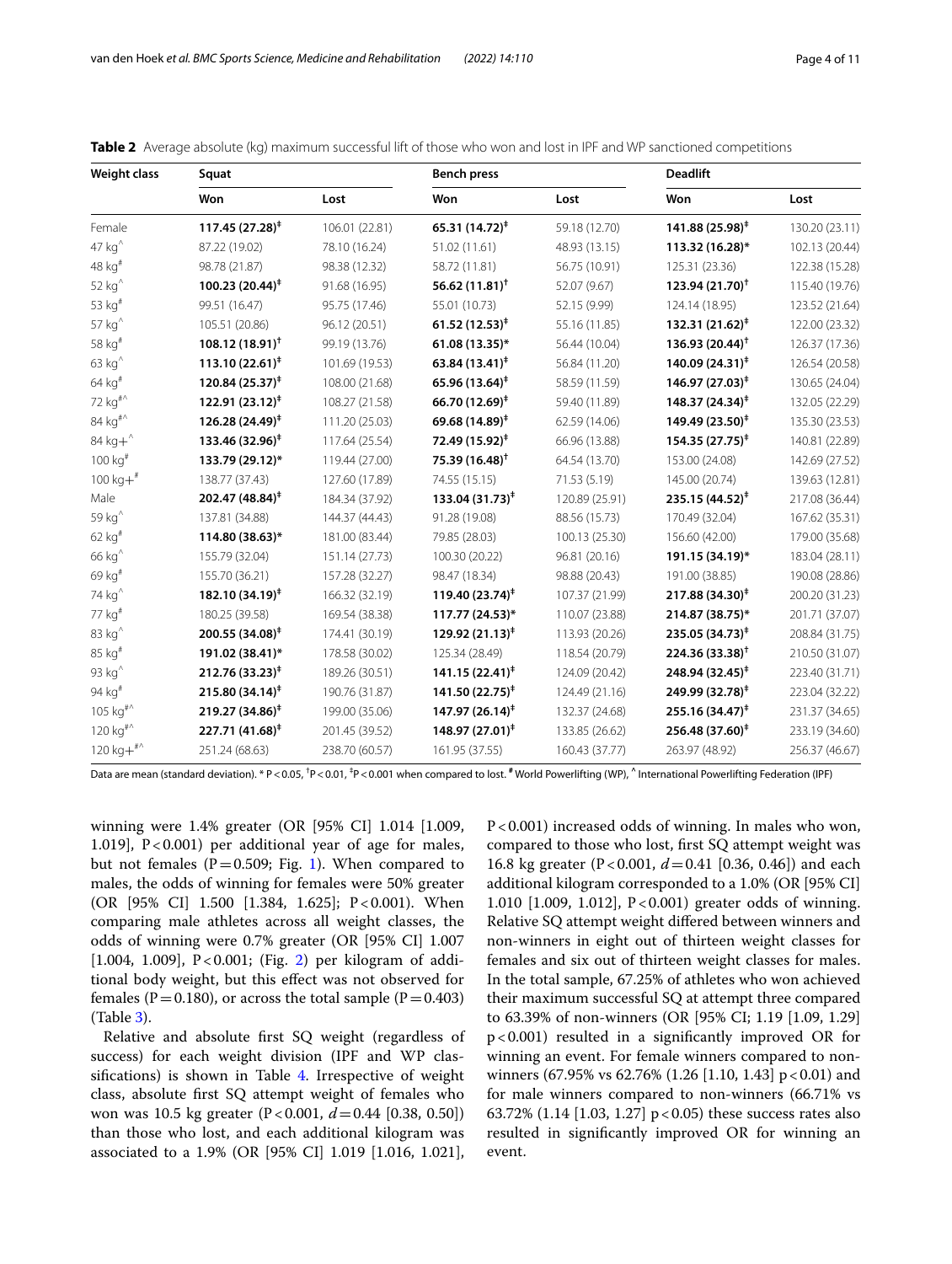

<span id="page-4-1"></span><span id="page-4-0"></span>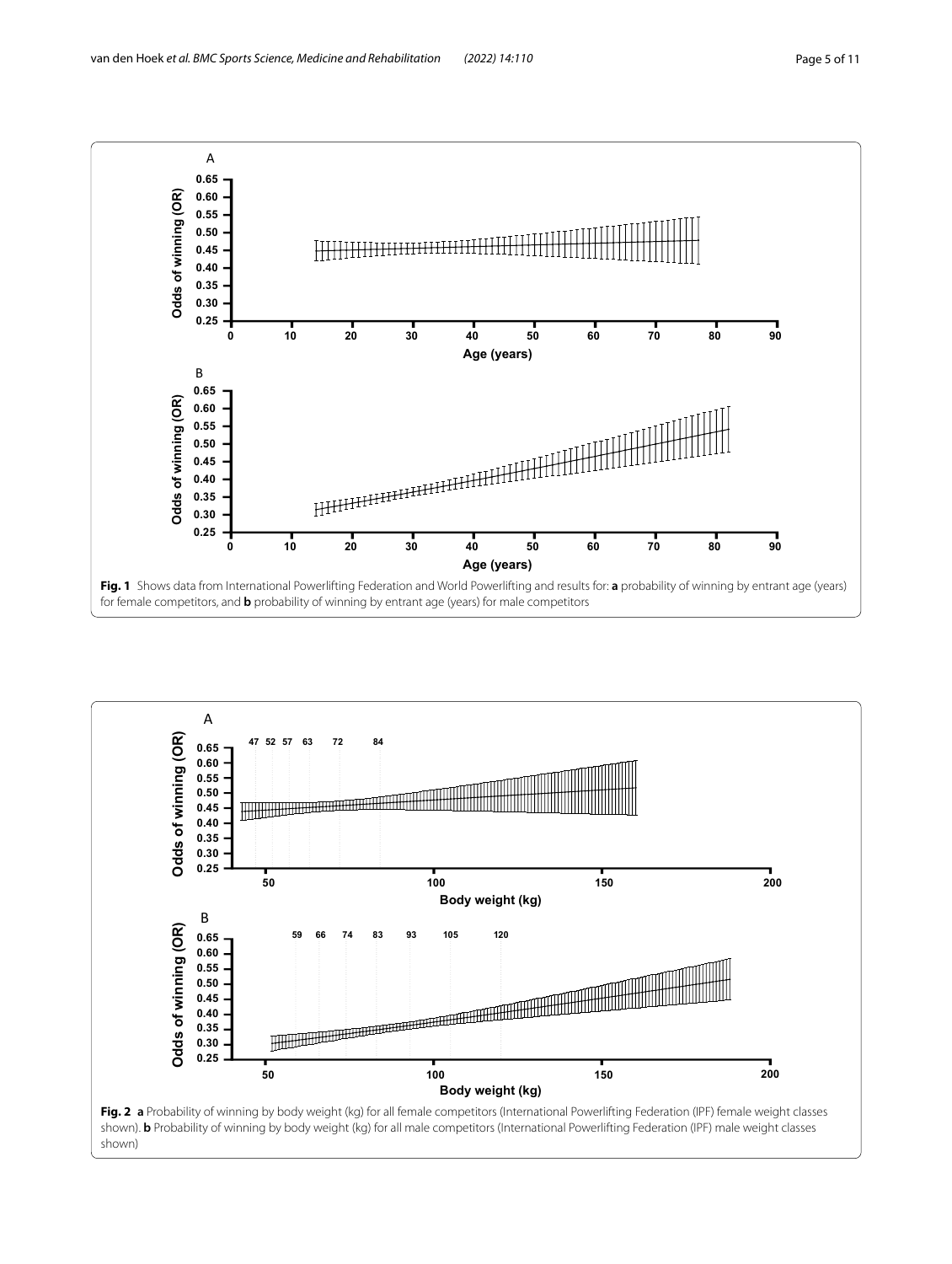| Weight class n       |        | Body weight (kg) |                |              |                |                 | d (95% CI)                | P-value |
|----------------------|--------|------------------|----------------|--------------|----------------|-----------------|---------------------------|---------|
|                      |        | All: Minimum     | All: Mean (SD) | All: Maximum | Won: Mean (SD) | Lost: Mean (SD) |                           |         |
| All                  | 10,599 | 43.30            | 81.90 (19.87)  | 195.00       | 81.7(22.6)     | 82.0 (17.8)     | $-0.02$ ( $-0.06$ , 0.02) | 0.403   |
| Female               | 4032   | 43.30            | 69.52 (15.69)  | 160.00       | 69.88 (17.56)  | 69.22 (13.93)   | $0.04 (-0.02, 0.10)$      | 0.180   |
| $47$ kg <sup>#</sup> | 86     | 43.30            | 46.25 (0.74)   | 47.00        | 46.23 (0.77)   | 46.34 (0.67)    | $-0.14 (-0.64, 0.35)$     | 0.565   |
| 48 kg <sup>^</sup>   | 24     | 44.00            | 47.29 (0.97)   | 48.00        | 47.25 (0.93)   | 47.37 (1.11)    | $-0.12$ ( $-0.97, 0.73$ ) | 0.784   |
| 52 $kg#$             | 252    | 47.15            | 50.82 (1.07)   | 52.00        | 50.75 (1.16)   | 50.93 (0.93)    | $-0.17$ ( $-0.42$ , 0.08) | 0.183   |
| 53 $kg^{\wedge}$     | 64     | 48.75            | 51.62 (1.09)   | 52.95        | 51.48 (1.12)   | 51.85 (1.02)    | $-0.34 (-0.85, 0.17)$     | 0.188   |
| 57 kg <sup>#</sup>   | 410    | 52.02            | 55.79 (1.07)   | 57.00        | 55.86 (1.05)   | 55.70 (1.09)    | $0.15 (-0.05, 0.34)$      | 0.133   |
| 58 $kg^{\wedge}$     | 133    | 53.20            | 56.73 (1.14)   | 58.00        | 56.77 (1.12)   | 56.71 (1.16)    | $0.06 (-0.29, 0.40)$      | 0.744   |
| $63$ kg <sup>#</sup> | 651    | 57.05            | 61.43(1.33)    | 63.00        | 61.56 (1.27)   | 61.34(1.37)     | 0.17(0.01, 0.32)          | 0.040   |
| 64 $kg^{\wedge}$     | 213    | 58.35            | 62.54 (1.30)   | 64.00        | 62.66 (1.28)   | 62.48 (1.32)    | $0.14 (-0.15, 0.42)$      | 0.352   |
| 72 kg <sup>#^</sup>  | 1019   | 63.15            | 69.45 (2.09)   | 72.00        | 69.43 (2.14)   | 69.46 (2.07)    | $-0.02$ ( $-0.15, 0.11$ ) | 0.800   |
| 84 kg <sup>#^</sup>  | 659    | 72.10            | 79.34 (3.23)   | 84.00        | 79.47 (3.31)   | 79.23 (3.16)    | $0.07 (-0.08, 0.23)$      | 0.346   |
| 84 kg + $*$          | 395    | 84.20            | 100.22 (14.58) | 160.00       | 100.68 (15.22) | 99.64 (13.75)   | $0.07 (-0.13, 0.27)$      | 0.479   |
| $100 kg^$            | 79     | 84.40            | 93.79 (4.40)   | 99.93        | 94.36 (4.41)   | 93.13 (4.37)    | $0.28 (-0.17, 0.72)$      | 0.219   |
| 100 kg + $\degree$   | 47     | 100.45           | 112.96 (8.49)  | 137.55       | 112.65 (8.61)  | 113.61 (8.47)   | $-0.11 (-0.72, 0.50)$     | 0.723   |
| Male                 | 6567   | 52.05            | 89.50 (18.30)  | 188.10       | 90.93 (21.83)  | 88.70 (15.91)   | 0.12(0.07, 0.17)          | < 0.001 |
| 59 kg <sup>#</sup>   | 142    | 52.05            | 57.74 (1.41)   | 59.00        | 57.76 (1.29)   | 57.65 (1.72)    | $0.08 (-0.30, 0.46)$      | 0.686   |
| $62 kg^$             | 24     | 54.15            | 59.88 (1.90)   | 62.00        | 59.79 (1.94)   | 60.35 (1.87)    | $-0.29$ ( $-1.37$ , 0.79) | 0.598   |
| 66 kg <sup>#</sup>   | 296    | 59.55            | 64.89 (1.23)   | 66.00        | 64.98 (1.13)   | 64.76 (1.34)    | $0.18 (-0.05, 0.41)$      | 0.123   |
| 69 kg <sup>^</sup>   | 96     | 62.25            | 67.27 (1.54)   | 69.00        | 67.69(1.15)    | 66.85 (1.76)    | 0.57(0.16, 0.98)          | 0.006   |
| 74 kg <sup>#</sup>   | 853    | 66.05            | 72.42 (1.62)   | 74.00        | 72.60 (1.58)   | 72.33 (1.63)    | 0.17(0.03, 0.31)          | 0.020   |
| 77 kg <sup>^</sup>   | 193    | 69.25            | 74.98 (1.72)   | 77.00        | 75.24 (1.72)   | 74.84 (1.71)    | $0.23 (-0.07, 0.53)$      | 0.131   |
| 83 kg <sup>#</sup>   | 1223   | 74.10            | 80.93 (1.94)   | 83.00        | 81.26 (1.68)   | 80.80 (2.01)    | 0.24(0.11, 0.37)          | < 0.001 |
| 85 kg <sup>^</sup>   | 205    | 77.55            | 82.75 (1.76)   | 85.00        | 83.01 (1.53)   | 82.61 (1.86)    | $0.22 (-0.06, 0.51)$      | 0.128   |
| 93 $kg#$             | 1328   | 83.08            | 90.06 (2.39)   | 93.00        | 90.31 (2.33)   | 89.98 (2.40)    | 0.14(0.01, 0.26)          | 0.028   |
| 94 $kg^{\wedge}$     | 241    | 85.32            | 91.28(2.16)    | 94.00        | 91.59 (2.04)   | 91.15 (2.20)    | $0.21 (-0.07, 0.48)$      | 0.145   |
| $105 kg#^{\wedge}$   | 1042   | 93.10            | 100.78 (3.21)  | 105.00       | 101.13(3.13)   | 100.58 (3.25)   | 0.17(0.04, 0.30)          | 0.008   |
| $120 kg#^{\wedge}$   | 590    | 105.10           | 114.07 (4.12)  | 120.00       | 114.08 (4.27)  | 114.06 (3.98)   | $0.00 (-0.16, 0.17)$      | 0.955   |
| $120 kg+^{\#0}$      | 334    | 120.20           | 138.77 (15.24) | 188.10       | 139.38 (16.30) | 137.96 (13.77)  | $0.09 (-0.12, 0.31)$      | 0.400   |

<span id="page-5-0"></span>**Table 3** Bodyweight comparisons of competitors included in analyses

SD, standard deviation; d, Cohen's d efect size

# International Powerlifting Federation weight class, ^World Powerlifting weight class

For each weight division (IPF and WP classifcations), relative and absolute frst BP weight (regardless of success) is shown in Table [4](#page-6-0). Relative BP attempt weight difered between winners and non-winners in nine out of thirteen weight classes for females and six out of thirteen weight classes for males. For the BP, irrespective of weight division opening attempt weights for females who won were 5.6 kg greater (P<0.001,  $d = 0.43$  [0.37, 0.49]) and refected a 3.3% (OR [95% CI] 1.033 [1.028, 1.038], P<0.001) greater odds of winning for each additional kilogram. For males, absolute frst BP attempt weight of those who won was 11.3 kg greater  $(P<0.001, d=0.42)$ [0.36, 0.47]) than those who lost and each additional kilogram was associated with a 1.5% (OR [95% CI] 1.015 [1.013, 1.017],  $P < 0.001$ ) increased odds of winning. In the total sample, 49.46% of athletes who won achieved their maximum successful BP at attempt three compared to 46.77% of non-winners (OR [95% CI; 1.11 [1.03, 1.20] p<0.01). For female winners compared to non-winners (47.69% vs 44.91% (1.12 [0.99, 1.27] p>0.05) the OR for success did not difer signifcantly. For male winners compared to non-winners (50.85% vs 47.73% (1.13 [1.02, 1.25]  $p < 0.05$ ) the success rate of the BP significantly improved the OR for competitive success.

In Table [4,](#page-6-0) relative and absolute frst DL weight (regardless of success) is shown for each weight class (IPF and WP classifcations). Relative DL attempt weight differed between winners and non-winners in seven out of thirteen weight classes for females and fve out of thirteen weight classes for males. In females who won,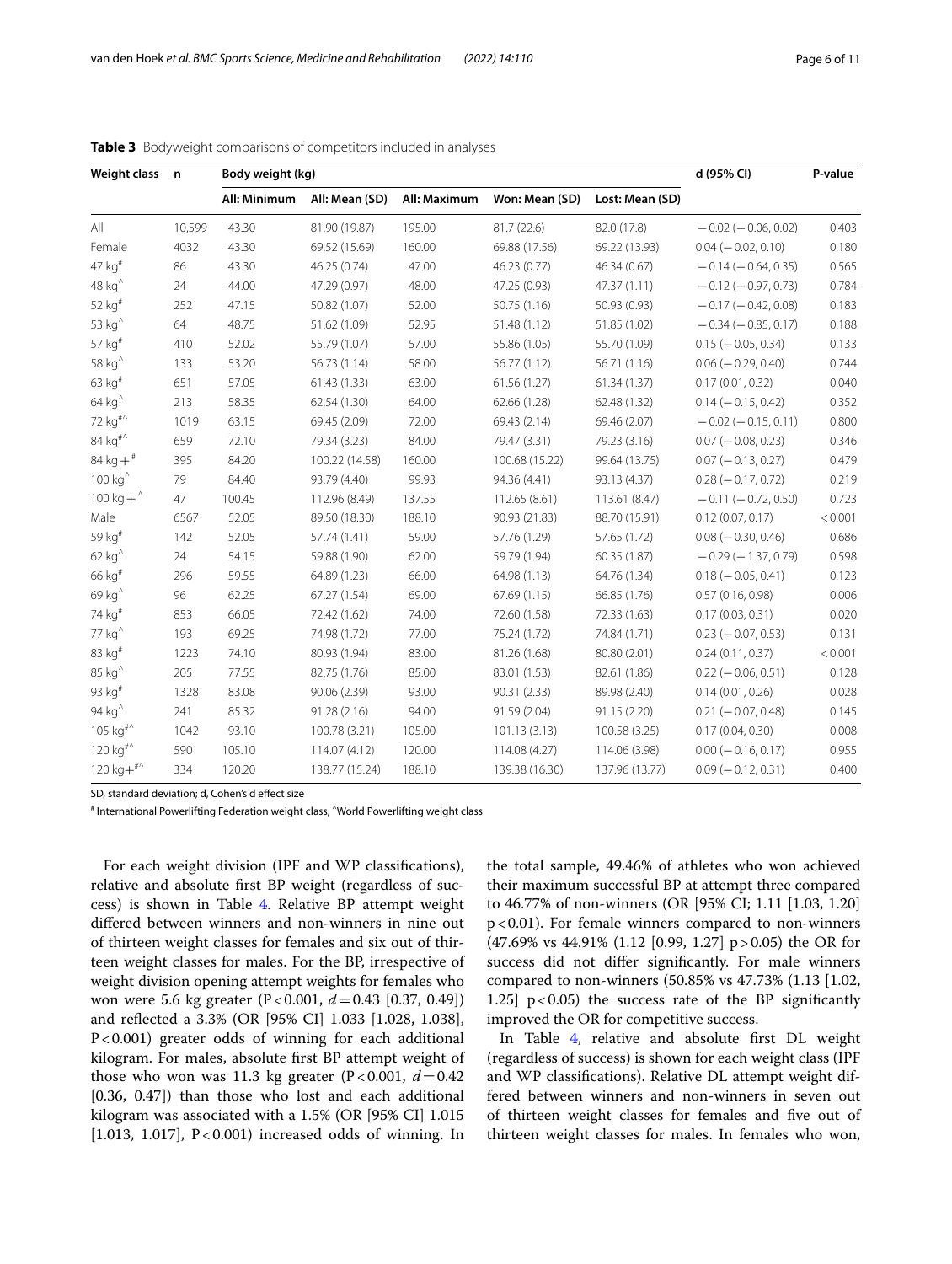| Variable                        |             | Squat                              |              |                                            |               | <b>Bench Press</b>       |              |                        |                         | Deadlift                 |                  |                           |             |
|---------------------------------|-------------|------------------------------------|--------------|--------------------------------------------|---------------|--------------------------|--------------|------------------------|-------------------------|--------------------------|------------------|---------------------------|-------------|
|                                 | c           | Absolute                           |              | Relative                                   |               | Absolute                 |              | Relative               |                         | Absolute                 |                  | Relative                  |             |
|                                 |             | Š                                  | Lose         | İn                                         | Lose          | Ś                        | Lose         | ξ                      | Lose                    | İ                        | Lose             | Š                         | Lose        |
| Female                          |             |                                    |              |                                            |               |                          |              |                        |                         |                          |                  |                           |             |
| 47 kg <sup>#</sup>              | 86          | 80.4 (18.8)                        | 71.5(15.2)   | 1.46 (1.03)                                | .33 (0.87     | 46.9 (10.9)              | 44.3 (11.8)  | 0.78 (0.69)            | 0.87 (0.48)             | $103.7(15.9)$ *          | 92.4 (20.0)      | $2.10(0.86)$ *            | 1.57(1.34)  |
| 48 kg <sup>^</sup>              | 24          | 91.4(22.6)                         | 88.9 (13.3)  | .34(1.51)                                  | 1.45(1.30)    | 54.7 (11.8)              | 52.0 (11.2)  | 1.02(0.61)             | 1.10(0.23)              | 14.8 (22.8)              | 111.8(15.7)      | 2.05 (1.42)               | 2.36 (0.34) |
| 52 kg <sup>#</sup>              | 252         | $92.3(19.8)^{\dagger}$             | 84.6 (16.7)  | $1.58(0.97)^4$                             | .03(1.35)     | $52.6(11.2)^+$           | 48.4 (9.4)   | $0.94(0.50)^{\dagger}$ | 0.73(0.64)              | $113.2(21.3)^+$          | 105.9(19.2)      | $2.11(0.84)$ *            | 1.79(1.12)  |
| 53 kg <sup>^</sup>              | 64          | 90.1 (16.7)                        | 88.3 (18.0)  |                                            | 1.21(1.26)    | 50.1 (10.5)              | 48.3 (9.6)   | 0.87 (0.48)            | 0.82 (0.49)             | 112.0 (18.0)             | õõ<br>14.0 (20.  | $2.18(0.35)$ *            | 1.66 (1.52) |
| 57 kg <sup>#</sup>              | $rac{1}{4}$ | $97.3(20.6)^*$                     | 88.4 (20.4)  | $1.64(0.69)$<br>1.48 $(0.99)^{\dagger}$    | .15(1.16)     | $56.7(11.8)^*$           | 50.9 (12.1)  | $0.89(0.52)^{\dagger}$ | 0.76 (0.55)             | $120.5(21.3)^{\ddagger}$ | 10.8(22.4)       | 2.00(0.89)                | 1.79(0.94)  |
| 58 kg <sup>^</sup>              | 133         | $100.0(18.7)^+$                    | 91.6(14.3)   | 1.32(1.22)                                 | .28(1.02)     | 56.5 (12.9)*             | 51.7 (9.6)   | $0.99(0.22)^{1}$       | 0.77 (0.52)             | $123.4(20.2)^+$          | 13.9(17.6)       | 2.02 (0.88)               | 1.78 (0.98) |
| 63 kg <sup>#</sup>              | 651         | $103.8(21.6)^{\ddagger}$           | 93.5 (19.6)  | $1.47(0.90)^{\dagger}$                     | 1.25(0.93)    | 58.9 (12.6) <sup>#</sup> | 52.9 (11.3)  | 0.85(0.49)             | 0.75 (0.46)             | $126.9(22.8)^{\ddagger}$ | 14.7(21.0)       | 1.86 (0.96)               | 1.77(0.70)  |
| 64 kg^                          | 213         | $110.0(24.6)^*$                    | 98.0 (21.3)  | $1.65(0.71)^*$<br>1.39 $(0.89)^{\ddagger}$ | 1.37(0.83)    | $60.6(12.8)^{\ddagger}$  | 53.6 (11.7)  | 0.90(0.41)             | 0.76 (0.43)             | $132.0(25.6)^{\ddagger}$ | 17.1 (23.8)      | $2.11(0.40)^{4}$          | .84(0.50)   |
| 72 $kg^{\text{\#}}$             | 1019        | $112.6(22.2)^{+}$                  | 98.5 (21.1)  |                                            | .13(0.90)     | $61.6(12.2)^{+}$         | 54.7 (11.8)  | $0.80(0.42)^4$         | 0.69 (0.41)             | $134.6(23.3)^{\ddagger}$ | 19.1(21.8)       | $1.87(0.62)^*$            | .63(0.60)   |
| 84 kg#^                         | 659         | $114.7(24.1)^*$                    | 101.4(24.1)  | $1.18(0.87)^{\dagger}$                     | 0.99 (0.86)   | $63.8(14.6)^*$           | 57.6 (13.5)  | $0.71(0.41)^{t}$       | 0.63 (0.40)             | $134.4(23.1)^{4}$        | 21.5 (22.5)      | $1.64(0.49)^+$            | .45 (0.57)  |
| 84 kg + <sup>#</sup>            | 395         | $120.8(32.4)^{\ddagger}$           | 107.5 (26.9) | $0.89(0.87)$ *                             | 0.65 (0.91)   | $66.4(15.1)^{4}$         | 50.9 (13.5)  | $0.61(0.31)$ *         | 0.53 (0.34)             | $138.3(27.6)^{\ddagger}$ | 125.4(22.6)      | .29(0.57)                 | 1.22(0.42)  |
| $100\ \mathrm{kg}^{\wedge}$     | 79          | $121.2(26.5)$ *                    | 06.4 (25.4)  | $-29(0.28)$                                | 0.90 (0.76)   | $68.9(15.3)^{\dagger}$   | 59.7 (13.9)  | $0.73(0.16)^{\dagger}$ | 0.51 (0.41)             | 137.6 (22.8)             | (27.9 (28.1)     | 1.46 (0.23)               | 1.37(0.27)  |
| $+500k +$                       | 47          | 125.3(34.3)                        | 113.4 (16.0) | 0.83 (0.82)                                | 0.46 (0.94)   | 68.0 (14.6)              | 54.1 (6.3)   | 0.61 (0.13)            | (0.07)<br>0.57          | 131.5 (18.9)             | 124.3(13.8)      | 1.17(0.18)                | 1.10(0.13)  |
| Male                            |             |                                    |              |                                            |               |                          |              |                        |                         |                          |                  |                           |             |
| 59 kg <sup>#</sup>              | 142         | 127.4 (32.6)                       | 135.8 (42.3) | $(1.21)^+$                                 | 0.93(2.32)    | 84.7 (18.9)              | 82.7 (15.2)  | .21(0.89)              | 1.17(0.87)              | [56.1 (30.6)             | 54.7 (36.3)      | 2.31 (1.50)               | 2.10(1.78)  |
| 62 kg <sup>^</sup>              | 24          | $100.7(37.9)*$                     | 150.6 (62.4) | $-48(1.00)$                                | $-0.59(3.00)$ | 72.6 (26.0)              | 94.1 (26.0)  | 0.88 (0.95)            | 55 (0.40)               | 138.3(42.0)              | 61.3(26.3)       | 1.81(1.61)                | 1.37 (2.68) |
| 66 kg <sup>#</sup>              | 296         | 143.1 (31.0)                       | 39.1 (28.2)  | 1.78(1.38)                                 | 1.83 (1.19)   | 93.3 (19.7)              | 90.2 (18.8)  | .16(0.89)              | .13 (0.86)              | 175.6 (33.9)             | ெ<br>69.5 (29.   | 2.47 (1.20)               | 2.27 (1.38) |
| 69 kg <sup>^</sup>              | 96          | 41.3 (35.3)                        | 144.5 (30.9) | 1.95 (0.91)                                | .57 (1.56)    | 89.7 (17.3)              | 92.1 (19.0)  | .23(0.56)              | .12(0.85)               | 171.5 (36.3)             | 72.6 (28.7)      | 2.20 (1.37)               | 2.23 (1.37) |
| 74 kg <sup>#</sup>              | 853         | $169.0(33.5)^*$                    | 53.9 (32.2)  | 1.80(1.55)                                 | .75(1.28)     | $112.2(23.0)^{\ddagger}$ | 00.5(21.3)   | 27(0.93)               | .11(0.88)               | $200.6(33.7)^*$          | 85.0 (32.1)      | $2.41(1.42)$ *            | 2.15 (1.45) |
| 77 kg^                          | 193         | $166.5(36.5)$ *                    | 55.0 (35.6)  | 1.69 (1.51)                                | .75(1.20)     | $109.2(23.8)$ *          | 01.5(23.0)   | .20(0.88)              | (0.81)<br>$\frac{3}{2}$ | 96.5 (37.2)              | 85.7 (37.3)      | 2.34 (1.26)               | 2.19 (1.26) |
| 83 kg#                          | 1223        | $185.7(32.5)^{\ddagger}$           | 161.1 (29.4) | $1.92(1.30)^4$                             | .59 (1.25)    | $121.9(21.0)^4$          | 06.5 (20.1)  | $.37(0.66)^*$          | 1.12(0.74)              | $217.8(33.4)^{\ddagger}$ | 92.4 (32.0)      | $2.44(1.17)$ <sup>#</sup> | 2.14(1.11)  |
| 85 kg <sup>^</sup>              | 205         | $175.6(37.4)$ <sup>†</sup>         | 162.7 (29.9) | (65(1.84)                                  | 10.1) 69.     | $116.3(26.9)^*$          | 09.5 (20.5)  | .13(0.89)              | .23(0.54)               | $206.5(32.1)^+$          | 91.8 (30.2)      | 2.25(1.13)                | 2.16 (0.92) |
| 93 kg <sup>#</sup>              | 1328        | $197.1(31.9)^{\ddagger}$           | 174.8(30.5)  | $1.86(1.19)^{\ddagger}$                    | .56 (1.21)    | $ 31.5(21.5)^4$          | 15.9(20.3)   | $26(0.76)^*$           | .05 (0.77)              | $230.7(33.0)^*$          | 206.2 (32.4)     | $2.43(0.85)^*$            | 2.11 (0.97) |
| 94 kg <sup>^</sup>              | 241         | $197.8(32.8)^{\ddagger}$           | 75.2 (30.8)  | (98(0.94)                                  | .48 (1.27)    | $131.5(22.5)^{\ddagger}$ | 15.5(21.1)   | $.36(0.51)$ *          | .18(0.51)               | $231.3(33.1)^*$          | 203.8 (32.6)     | 2.33 (1.05)               | 2.20 (0.55) |
| 105 kg <sup>#<sub>A</sub></sup> | 1042        | $201.6(33.6)^*$                    | 82.9 (34.2)  | .66 (1.15)                                 | .54 (1.02)    | $138.0 (25.7)^4$         | 23.7 (24.2)  | $19(0.70)^{\dagger}$   | .06 (0.66)              | $234.7(33.8)^{+}$        | T.<br>213.2 (34. | $2.17(0.89)^{\ddagger}$   | .94(0.92)   |
| 120 kg $^{\#^{\wedge}}$         | 590         | $209.3(41.0)^*$                    | 84.4 (40.6)  | $1.49(1.12)^{4}$                           | .24(1.09)     | $139.4 (27.3)^*$         | 124.6 (26.1) | $1.06(0.65)^{\dagger}$ | 0.60 (0.66)             | $235.2(37.4)^{\ddagger}$ | 214.5 (35.0)     | $2.00(0.59)^*$            | 1.70(0.87)  |
| $120 kg +$ #^                   | 334         | 230.2 (65.5)                       | 220.8 (60.1) | $(180)$ 67.                                | 1.30(1.03)    | 50.4 (36.2)              | 149.4 (36.6) | 0.95 (0.56)            | (0.70)<br>0.87          | 242.4 (49.5)             | 237.4 (48.7)     | 1.65 (0.69)               | 1.49 (0.95) |
|                                 |             | Data are mean (standard deviation) |              |                                            |               |                          |              |                        |                         |                          |                  |                           |             |

Average absolute and relative frst lift weight between those who won and lost

<span id="page-6-0"></span>**Table 4**

Relative weight attempt

 $P < 0.05$ ;  $^+$ 

P<0.01; ‡

P<0.001 when compared to lose # International Powerlifting Federation weight class, ^World Powerlifting weight class

# International Powerlifting Federation weight class, "World Powerlifting weight class

=Absolute weight (kg)/body mass (kg)

Relative weight attempt = Absolute weight (kg)/body mass (kg)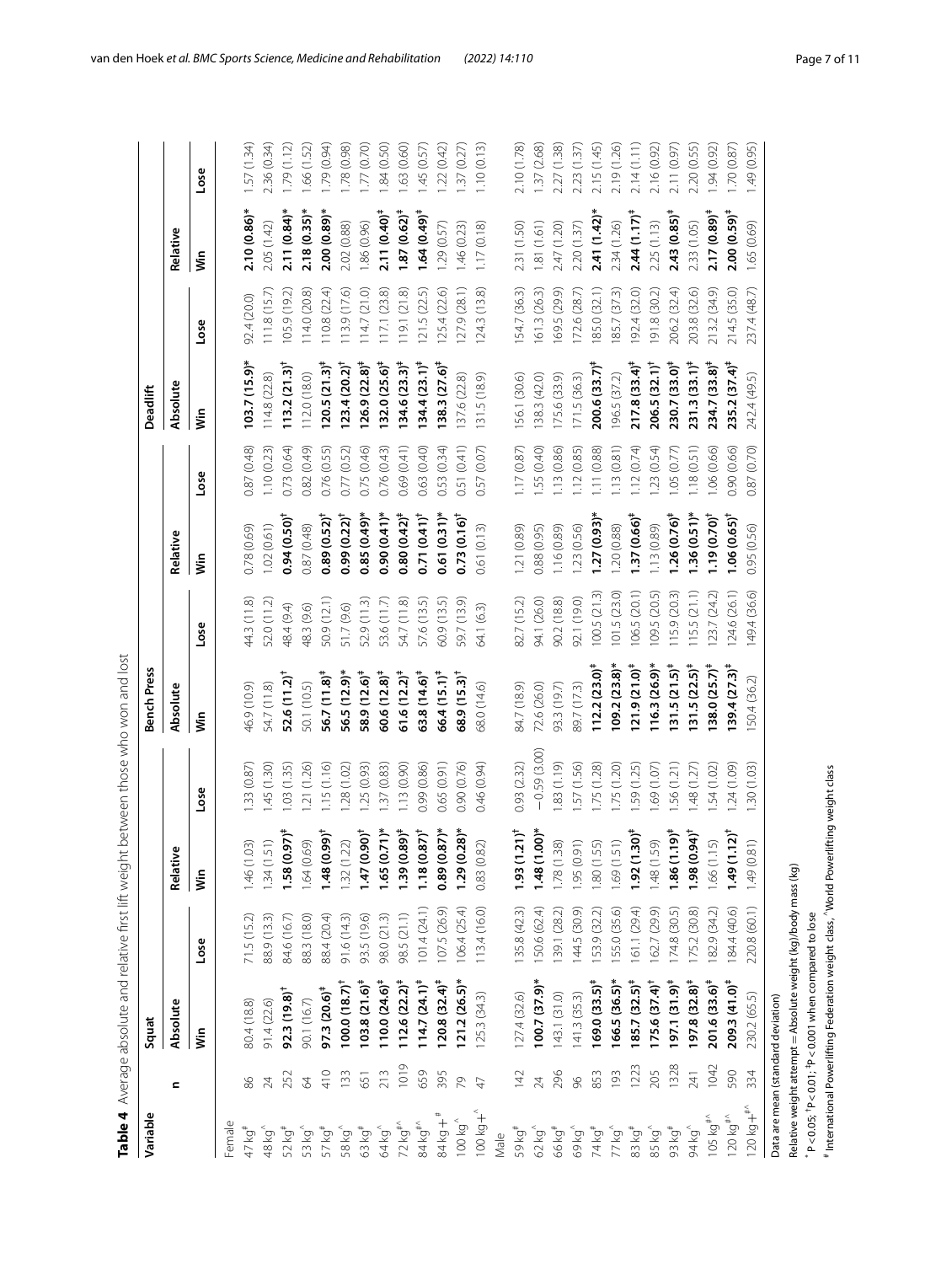For males, absolute frst DL attempt weight of those who won was 16.5 kg greater (P<0.001, *d*=0.42 [0.37, 0.47]) than those who lost and each additional kilogram was associated with a 1.1% (OR [95% CI] 1.011 [1.010, 1.012], P<0.001) increased odds of winning.

In the total sample, 62.61% of athletes who won achieved their maximum successful DL at attempt three compared to 61.42% of non-winners (OR [95% CI; 1.05  $[0.97, 1.14]$  p>0.05). For female winners compared to non-winners (67.84% vs 67.64% (1.01 [0.88, 1.15] p>0.05) the OR for success did not difer signifcantly. For male winners compared to non-winners (58.52% vs 58.18%  $(1.01 \; [0.92, 1.12] \; p > 0.05)$  the success rate of the BP did not signifcantly improve the OR for competitive success.

## **Discussion**

The aim of this investigation was to report differences in the successful lift weights of winners and non-winners, and explore factors directly related to competition that may infuence or contribute to success for PL athletes. Specifcally, we reported the average winning weight for each lift in each weight class. We also determined the OR of winning a PL competition based on univariate analysis of age, sex, bodyweight, length of time competing and opening attempt weight selection relative to bodyweight for the SQ, BP and DL. The results suggest that competitors who are heavier (males only), older, have larger frst lift attempts and have competed for a longer period have an increased likelihood winning compared to other PL athletes. This information is intended to help expand the evidence base in the sport of PL and assist coaches and athletes in competition tactics and strategy to increase the likelihood of successful performance.

Successful completion of the frst attempt in any lift has previously been shown to be greater for PL athletes who placed in the top three of their weight class and discipline compared to those who did not  $[15]$  $[15]$ . This may lend to the thinking that athletes should choose a conservative weight that they are confdent in making for the frst attempt. However, our results suggest that irrespective of attempt success, the weight selection of the frst attempt is an important variable in the overall competition result, and likely serves as an indicator of overall athlete strength. Previous work by Howells et al. [\[12\]](#page-10-9) has shown that regardless of weight class, and attempt success, the absolute frst SQ attempt weight of those who won compared to those who lost was 16.8 kg and 10.5 kg greater for males and females respectively and resulted in a greater chance of winning. Additionally, the current data also show that the BP (Males: 11.3 kg, Females 5.6 kg) and DL (Males: 16.5 kg Females: 10.9 kg greater) follow a similar trend, suggesting that greater opening attempt weights may serve as a predictor of competitive success. Travis et al. [[11](#page-10-10)] reported that attempt weights for elite powerlifters who successfully completed their opening SQ attempt were approximately 91% of their one repetition maximum. Similarly, the increase between attempts or fnal attempt weights is of consideration. Our data show that athletes and coaches typically select fnal attempt weights for the SQ and DL which are achievable by most athletes (attempt success>60% for both winners and non-winners). However, less than 50% of athletes achieve a successful lift at their third attempt for the BP. This may signal that attempting too great an increase between attempt two and three minimizes the opportunity to increase competition total. A more radical approach to competition would be to adopt an "all or nothing" strategy. For example, if the intention is to win (rather than focus on setting a personal best), athletes and coaches may utilise a more aggressive competition approach based on the average winning attempt weights for each lift in a respective class (see Table  $4$ ). Theoretically, this would see all attempts made at, or close to this value. However, such a strategy may increase the odds of an unsuccessful frst and subsequent attempts. Second, maximum competition scores are only known post completion and may difer between individual competitions based on the athletes competing. For these reasons, coaches may consider a moderated strategy which targets opening attempts above the 91% of one repetition maximum typically used, in favour of attempts weights typically chosen at attempt two instead (i.e.  $\sim$  95–97% of one repetition maximum). We acknowledge that this suggestion difers from current coaching strategies, thus we recommend that the adoption of such an approach (based on the current results) should be trialled during training and/or recreational competitions prior to possible implementation at higher level tournaments.

These results suggest that stronger, winning athletes are also more experienced. Specifcally, those who won had participated over a greater time period  $(\sim 100 \text{ days})$ longer) and in more events on average than their counterparts who did not win (3.4 vs 2.8 competitions), and subsequently, may be more confdent and better prepared (mentally and physically) to select greater opening attempt weights. We suggest that this added exposure to competition may assist to out strategize and gain initial advantage, both mental and score-based, over less experienced competitors. For example, gaining early psychological advantage may be of particular importance as previous research in college PL athletes showed a signifcant negative relationship between competition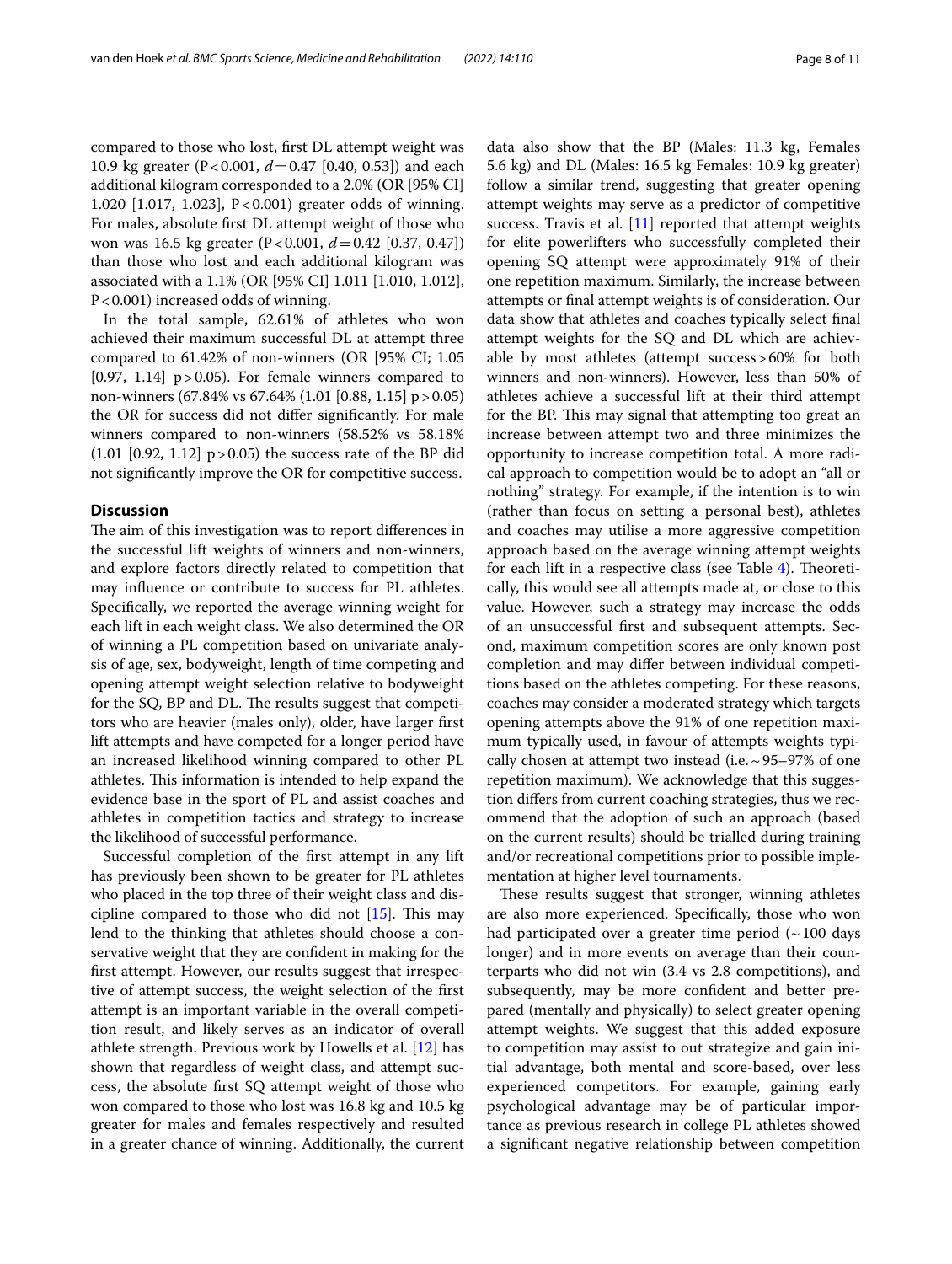anxiety and competition total [\[18\]](#page-10-16). Additionally, emotional stress (anxiety and low mood) and fatigue are reported as the most infuential competition factors among Russian powerlifters of both sexes [[19\]](#page-10-17). Howells et al. [\[12\]](#page-10-9) showed that the increase in weight between SQ attempts of non-winners trended parallel to those of winners (i.e. non-winners did not reduce the margin between themselves and winners which was established at the frst attempt). Similarly, Coker et al. [[10\]](#page-10-8) highlight the efects of increasing the number of successful lifts in achieving competitive success with a greater number of successful attempts associated with better competitive outcomes. Thus, it may prove useful for less strong athletes to preference a more substantial opening attempt to minimise any early lead developed by stronger athletes using more conservative opening attempts. Additionally, coaches should also consider that the SQ and DL present the greatest opportunities to expand the margin between winners and non-winners in terms of kilograms lifted [[10\]](#page-10-8). Further, small diferences in attempt selection may drastically influence competition outcomes. Thus, coaches may choose to preference the development of the SQ and DL to further enhance the likelihood of success for their athletes. It is important to note that there are some weight classes where there is no statistical difference between maximum, successful attempt weights of winners compared to non-winners for any or all of the SQ, BP or DL. The absence of statistical significance here must not be interpreted as no meaningful diference in terms of competition. Given that competitions are won based on the largest absolute total (kg) lifted by an athlete in each weight class, coaches may identify these classes as highly competitive and may preference favourable body weight changes to transition to less competitive class and to positively improve performance outcomes within such classes.

The results of this investigation also suggest that each additional year of age of an athlete increases their likelihood of winning an event. This finding may, at least in part, be explained by the reduced number of athletes competing beyond the "open" age category. As athletes progress to "masters" competition (e.g. aged 40 years or over), there are fewer competitors (11% and 19% of total male and female competitors, respectively) and therefore, the likelihood of winning is increased irrespective of actual strength capability. But this does not diminish the role of training age. In support of training age infuencing success, those who won competitions had typically competed for a longer period than those who lost (427 vs 318 days) with similar observations within each sex (refer to Table [1\)](#page-2-0). Thus, athletes who begin competing either at a younger age, or who sustain participation in PL for a longer period may have a distinct advantage. Moreover, it can be postulated that they are likely to have developed greater skill (e.g. movement task specifc and tactical ability) and neuromuscular adaptations prior to reaching peak muscle mass, or those which can be maintained with increased age to assist winning competitions in later years [\[8](#page-10-5), [20–](#page-10-18)[22](#page-10-19)].

The odds of winning for females was 1.5 times greater when compared to males. Importantly, there were an equal number of competitions and therefore, a similar amount of opportunity to win in much of the current data set. Thus, like "masters" athletes, this result is likely to be largely explained by the reduced number of female competitors compared to males. For example, there were ~40% less female ( $n=4032$ ) competitors compared to males ( $n=6569$ ), suggesting an increased odd of winning for females just by partaking in competition. Additionally, the recent transition of Powerlifting Australia from the IPF [[1\]](#page-10-0) to WP [[23](#page-10-20)] increased the total number of competitive weight classes for females from seven to eight. This transition created an additional competitive class for females and spread the number of athletes across a greater number of classes, reducing competition within a given class even further. When combined, these factors lead to the logical conclusion that due to equal number of opportunities for success, female athletes have a greater likelihood of winning simply because they have fewer competitors.

Our fndings also show that increasing body weight results in an increased odd of winning for males but not females or across the total sample. Previous works have shown that PL athletes with greater body weight possess greater absolute strength [\[24](#page-10-21), [25](#page-10-22)]. In the heaviest weight categories (i.e. those without an upper weight limit), it is apparent that increasing body weight will generally increase the "total" weight lifted [[13](#page-10-11)]. Similarly, being closer to the maximum allowable weight within a capped weight classes is often associated with greater strength [\[10](#page-10-8)]. However, the body weight of those who won compared to those who lost did not typically differ within weight classes. This suggests that athletes should consider optimising body composition (fat mass to lean mass ratio). The lack of difference in bodyweight between winners and non-winners within weight classes in our results may be explained by known reductions in lean- to fat-mass ratio that can occur as weight increases [[9](#page-10-7), [26\]](#page-10-23). In particular, fat free mass is positively correlated with PL performance [[25](#page-10-22)], and may be the greatest anthropometric determinant of maximal strength [[24,](#page-10-21) [25,](#page-10-22) [27,](#page-10-24) [28\]](#page-10-25). Therefore, body composition may have a greater infuence on results than total body weight within weight classes, however, we were unable to directly test this in the current investigation. As there are fewer athletes who compete in the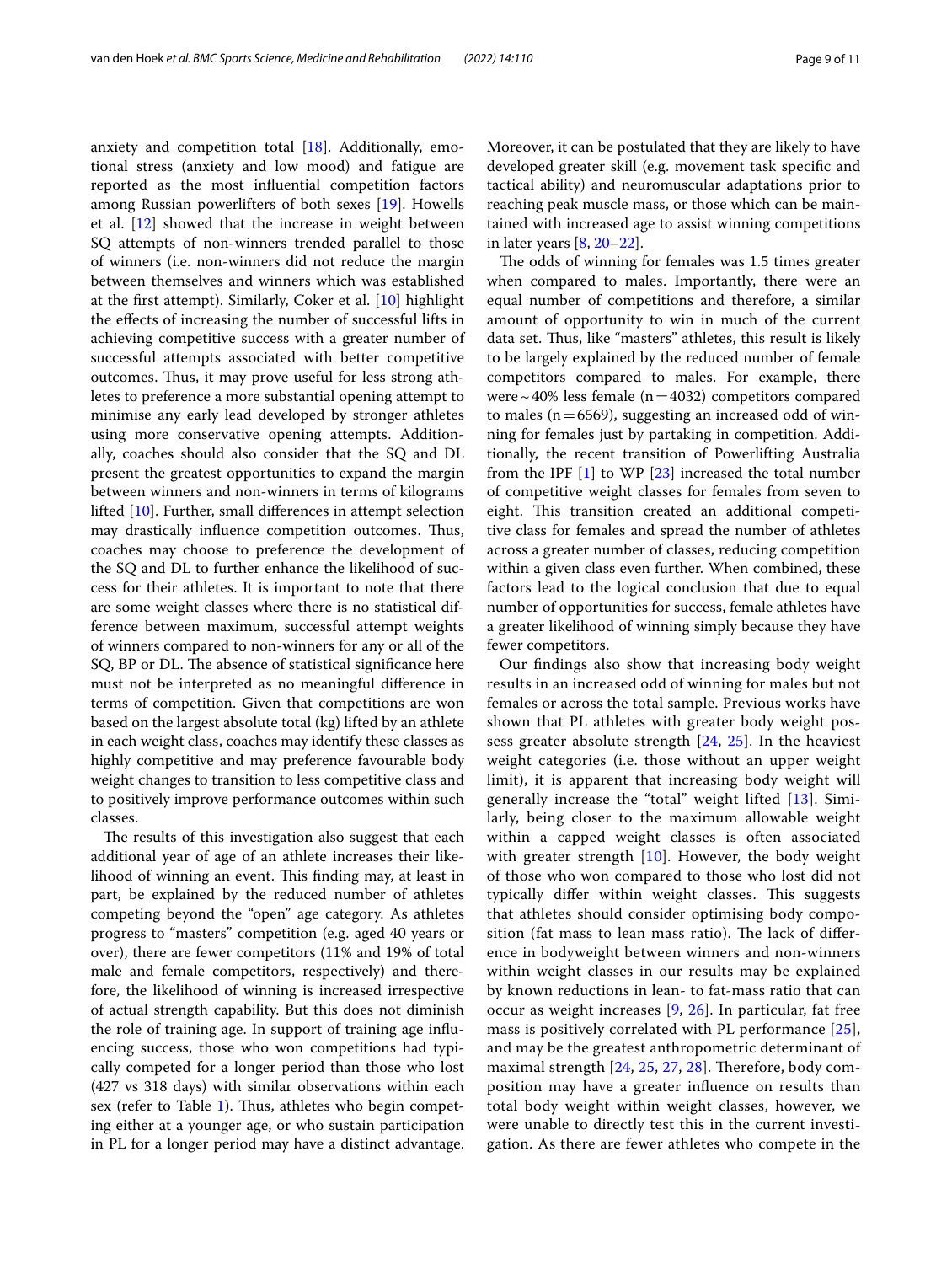lightest and heaviest weight classes, it is possible that the relationship between odds of winning and body weight is non-linear. As such, athletes who compete at the weight class "tails" may have greater odds of winning than those in weight classes with greater participant numbers, but simple logistic regression may not fully capture this relationship.

Whilst rigorous, the present study is subject to some limitations. First, analysis of the efects of bodyweight on competition outcomes is unable to account for differences in the body composition (i.e., fat mass and fat free mass) of competitors. Second, the analyses conducted in this investigation included some participants who competed more than once, thus violating the assumption of independence. However, the results of this investigation are designed to be inferential rather than predictive. These data should serve to inform future athletes of the trends and inferences as they relate to their own competition. Future analyses should consider a multivariate analysis that explores the potential relationships between age, time competing, and other factors in elite and sub-elite competitors where winning is the priority. Third, only data from Australian IPF sanctioned PL competitions were analysed in this investigation. The trends and inferences from these data may difer in IPF and alternate PL federations competitions globally.

Collectively, the results presented in this article support our original hypotheses. For example, in many weight classes opening attempt weights across the lifts were greater for eventual winners than non-winners. Additionally, we also confrmed that competitors who are heavier (males only), older, have larger frst lift attempts and have competed for a longer period have an increased likelihood winning compared to other PL athletes. Whilst the fndings appear somewhat intuitive, this investigation has provided empirical evidence to support the anecdotal train of thought of coaches and athletes, added to the limited evidence base in the sport, and generally complemented the few published works regarding PL competition performance. Importantly, the present study has considered data from various competition levels over a substantial period making these fndings comprehensive and unique in that they are applicable outside of just elite competition(s). Indeed, the purpose of this study was to help coaches and athletes develop better strategies and tactical decisions to increase the odds of competitive success. We realise that elite PL athletes only make up a small portion of the entire competitor pool, and that those trying to progress through the ranks will likely benefit immensely from such information as well. Thus, the information provided here serves to inform coaches working with athletes of all levels.

## **Practical applications**

- The selection of opening attempt weights for the  $SQ$ , BP and DL have signifcant implications for improving the odds of competitive success in PL.
- Coaches may target athlete training to achieve average winning scores in one or more disciplines.
- Coaches should consider increasing athletes' exposure to competition or competition-like simulation to improve their ability to perform successful lifts at the heaviest possible loads under competition conditions.
- Athletes and coaches might consider implementing opening attempts which are at or near their perceived maximum within training and simulated competition prior to use in formal events.

#### **Abbreviations**

BP: Bench press; CI: Confdence interval; d: Cohen's d efect size; DL: Deadlift; IPF: International Powerlifting Federation; OR: Odds ratio; PL: Powerlifting; SQ: Squat; WP: World powerlifting.

#### **Acknowledgements**

There are no acknowledgements to be made.

#### **Author contributions**

DV, CL and JG contributed to research design, data analysis and manuscript preparation and revision. PO contributed to data analysis and preparation of tables and fgures, manuscript development and revision. RJ, JP and JS contributed to interpretation of results, manuscript development and revisions. All authors read and approved the fnal manuscript.

## **Funding**

There are no fnancial supports related to this study.

#### **Availability of data and materials**

The datasets generated and/or analysed during the current study are available in the Openpowerlifting.org repository, [https://openpowerlifting.gitlab.io/](https://openpowerlifting.gitlab.io/opl-csv/) [opl-csv/](https://openpowerlifting.gitlab.io/opl-csv/)

#### **Declarations**

#### **Ethics approval and consent to participate**

All individuals/parents/guardians provided informed consent to the public storage and use of competition data at the time of registration of membership with Powerlifting Australia.

Given the retrospective design and public nature of the competition results, an ethics waiver was granted by the Edith Cowan Human Research Ethics Committee.

#### **Consent for publication**

Not applicable.

## **Competing interests**

The authors declare that they have no competing interests.

#### **Author details**

<sup>1</sup> School of Behavioural and Health Sciences, Faculty of Health Science, Australian Catholic University, 1100 Nudgee Rd, Banyo, Brisbane, QLD 4014, Australia. <sup>2</sup>Institute for Physical Activity and Nutrition (IPAN), School of Exercise and Nutrition Sciences, Deakin University, 75 Pigdons Rd, Geelong,